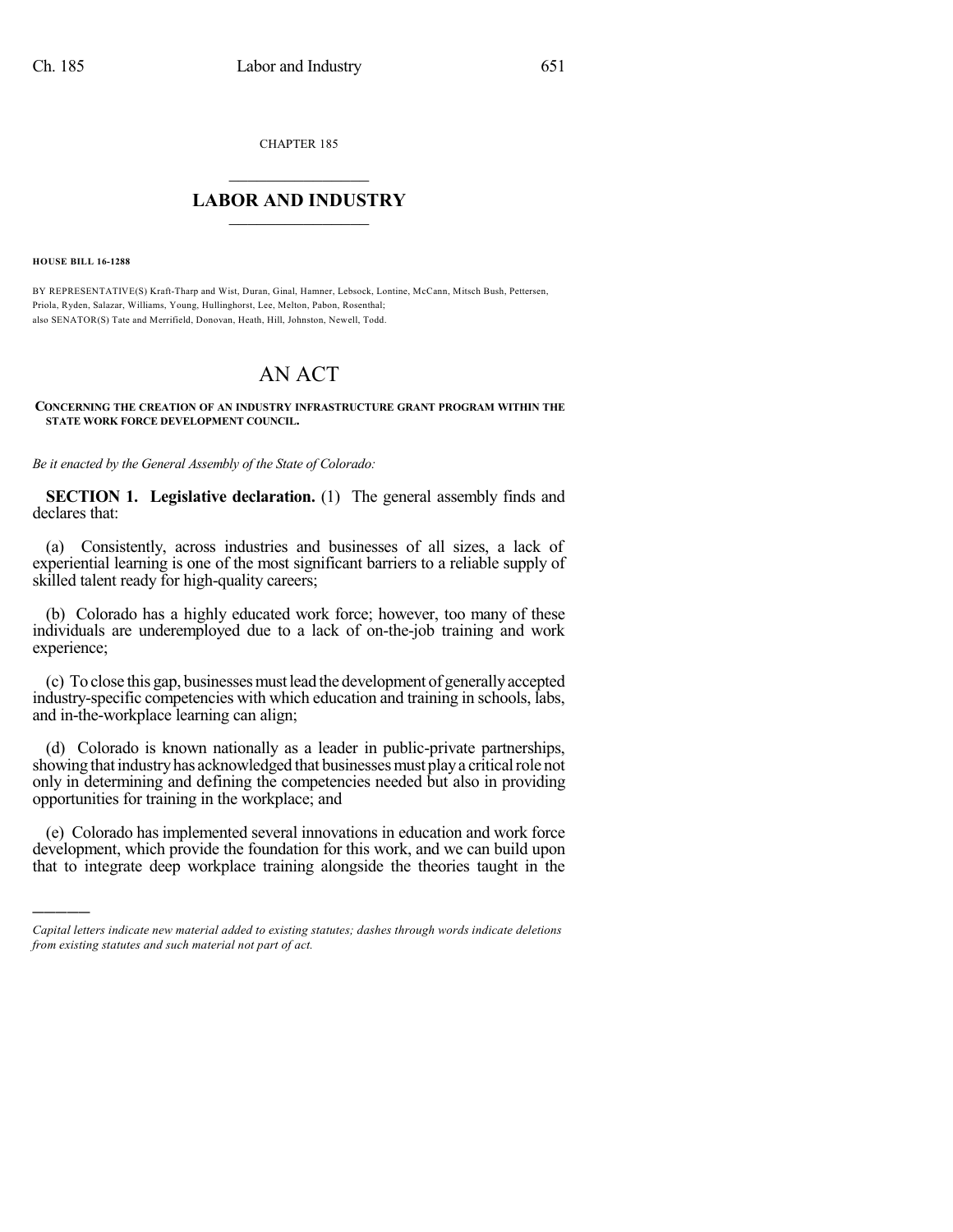classroom.

**SECTION 2.** In Colorado Revised Statutes, **add** part 4 to article 46.3 of title 24 as follows:

## PART 4

## INDUSTRY INFRASTRUCTURE GRANT PROGRAM

**24-46.3-401. Definitions.** AS USED IN THIS PART 4, UNLESS THE CONTEXT OTHERWISE REQUIRES:

(1) (a) "ELIGIBLE NONPROFIT ENTITY" MEANS AN ENTITY THAT:

(I) COLLABORATES WITH THE COLORADO WORK FORCE DEVELOPMENT COUNCIL TO ADMINISTER THE INDUSTRY INFRASTRUCTURE GRANT PROGRAM;

(II) PARTNERS WITH BUSINESS ENTITIES TO ENSURE ACCESS TO TRAINING OPPORTUNITIES FOR STUDENTS;

(III) PROVIDES SUPPORT TO INDUSTRY ASSOCIATIONS AND TRAINING PARTNERS;

(IV) COORDINATES MULTI-INDUSTRY LEAD COMPETENCY IDENTIFICATION TO INFORM THE DEVELOPMENT OF WORKPLACE LEARNING CURRICULUM;

(V) SERVES AS A TRANSLATIONAL MEDIUM BETWEEN GOVERNMENT,EDUCATION, AND BUSINESSES IN ORDER TO CREATE A COMMON NOMENCLATURE; AND

(VI) PROVIDES DOCUMENTATION DEMONSTRATING A FUNDING COMMITMENT OF AT LEAST THREE HUNDRED THOUSAND DOLLARS AND A SIGNED AFFIDAVIT INDICATING THAT THE FUNDING COMMITMENT SHALL BE USED FOR THE PURPOSES LISTED IN SECTION 24-46 3-403.

(b) "ELIGIBLE NONPROFIT ENTITY"DOES NOT INCLUDE AN ORGANIZATION EXEMPT FROM FEDERAL TAXATION UNDER SECTION  $501(c)$  (4) OF THE FEDERAL "INTERNAL REVENUE CODE OF 1986", AS AMENDED.

(2) "INDUSTRY-DEFINED COMPETENCIES" MEANS THE SPECIFIC KNOWLEDGE, SKILLS, AND ABILITIES THAT INDUSTRY LEADERS, INCLUDING, BUT NOT LIMITED TO, EMPLOYER ASSOCIATIONS, LABOR UNIONS, OR STATE AND LOCAL LABOR FEDERATIONS HAVE COLLECTIVELY IDENTIFIED AS BEING CRITICAL TO A SPECIFIC OCCUPATION OR GROUP OF OCCUPATIONS EFFECTIVELY.THESE COMPETENCIES ARE BOTH FOUNDATIONAL AND TASK-SPECIFIC.

(3) "STATE COUNCIL" MEANS THE STATE WORK FORCE DEVELOPMENT COUNCIL CREATED IN SECTION 24-46.3-101.

**24-46.3-402. Industry infrastructure grant program - creation.** THE INDUSTRY INFRASTRUCTURE GRANT PROGRAM IS HEREBY CREATED IN THE STATE COUNCIL.THE PURPOSE OF THE PROGRAM IS TO PARTNER WITH ELIGIBLE NONPROFIT ENTITIES TO DEVELOP AND MAINTAIN THE INDUSTRY COMPETENCY STANDARDIZATION NEEDED TO SUPPORT BUSINESSES IN THEIR IMPLEMENTATION OF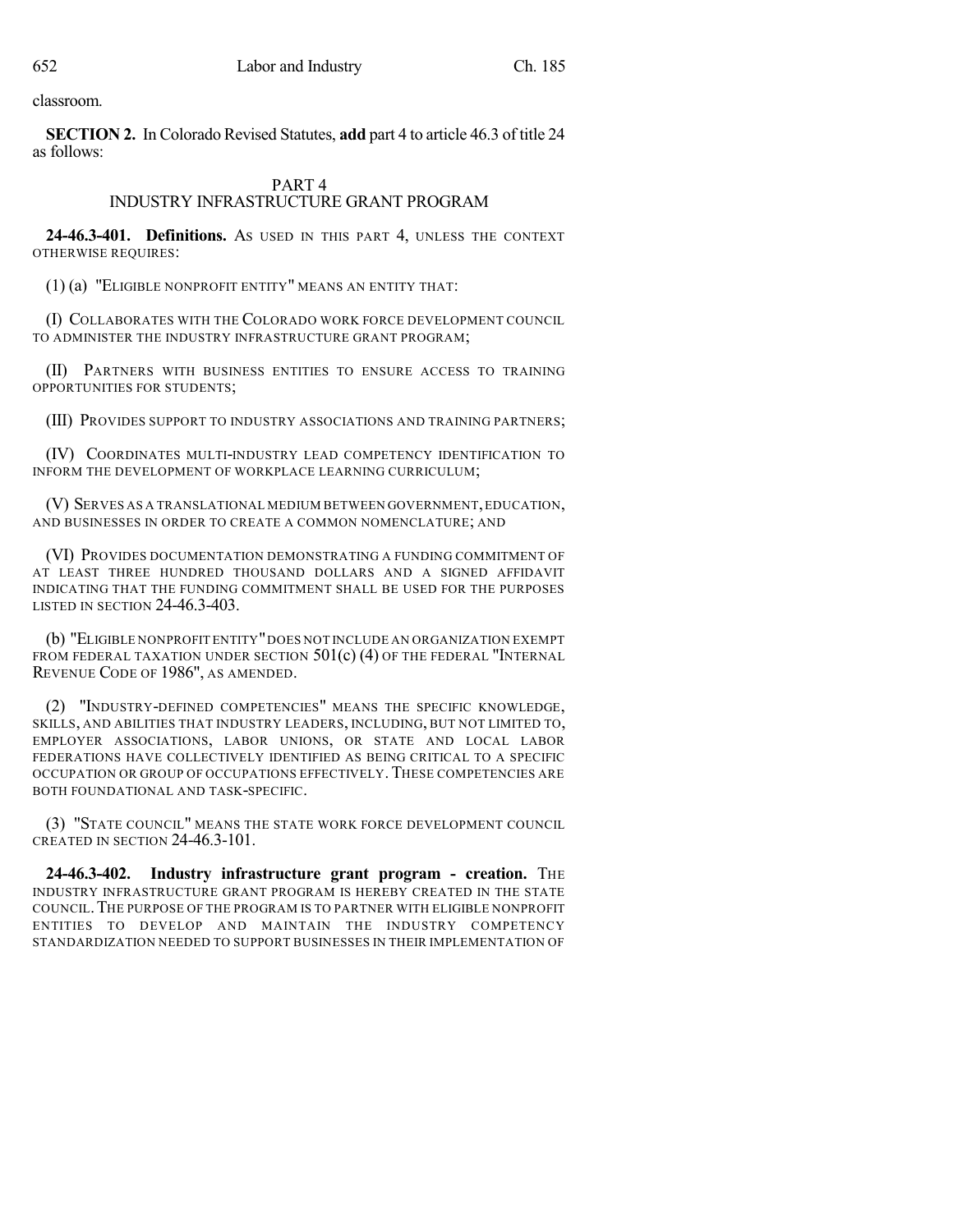WORK SITE TRAINING PROGRAMS. THE STATE COUNCIL SHALL ESTABLISH AND PUBLISH GUIDELINES FOR THE ADMINISTRATION OF THE GRANT PROGRAM, DISBURSEMENT OF MONEY, AND CONFIRMATION OF PRIVATE FUNDING COMMITMENTS.

**24-46.3-403. Use of grant money.** (1) AN ELIGIBLE NONPROFIT ENTITY MAY ONLY USE GRANT MONEY TO:

(a) IDENTIFY INDUSTRY-SPECIFIC STANDARDS AND ASSESSMENTS FOR ACCOUNTABILITY AND IMPLEMENTATION OF COMPETENCIES WITHIN WORK FORCE PROGRAMS;

(b) IMPLEMENT INDUSTRY-DEFINED COMPETENCIES WITHIN WORK FORCE PROGRAMS;

(c) ASSIST BUSINESSES AND INDUSTRY ASSOCIATIONS WITH HUMAN RESOURCES TRAINING AND DEVELOPMENT; AND

(d) COLLABORATE WITH ENTITIES TO FACILITATE TRAINING AND EDUCATION BETWEEN THE CLASSROOM AND BUSINESSES.

**24-46.3-404. Industry infrastructure fund - creation.** (1) THE INDUSTRY INFRASTRUCTURE FUND, REFERRED TO IN THIS SECTION AS THE "FUND", IS HEREBY CREATED IN THE STATE TREASURY. THE FUND CONSISTS OF GIFTS, GRANTS, AND DONATIONS TO THE FUND AND ANY OTHER MONEY THAT THE GENERAL ASSEMBLY MAY APPROPRIATE OR TRANSFER TO THE FUND.

(2) THE STATE TREASURER SHALL CREDIT ALL INTEREST AND INCOME DERIVED FROM THE DEPOSIT AND INVESTMENT OF MONEY IN THE FUND TO THE FUND.

(3) STATE MONEY IN THE FUND IS CONTINUOUSLY APPROPRIATED TO THE STATE COUNCIL TO ADMINISTER THE INDUSTRY INFRASTRUCTURE GRANT PROGRAM.

(4) THE STATE TREASURER SHALL TRANSFER ALL UNEXPENDED AND UNENCUMBERED STATE MONEY IN THE FUND ON JULY 1, 2019, TO THE GENERAL FUND.

(5) ON SEPTEMBER 1, 2016, AND ON SEPTEMBER 1 OF THE SUBSEQUENT TWO YEARS, THE STATE TREASURER SHALL TRANSFER THREE HUNDRED THOUSAND DOLLARS FROM THE GENERAL FUND TO THE INDUSTRY INFRASTRUCTURE FUND CREATED IN THIS SECTION.

**24-46.3-405. Reporting.** (1) ON OR BEFORE JANUARY 1, 2017, AND ON OR BEFORE JANUARY 1 OF THE NEXT THREE YEARS THEREAFTER, THE STATE COUNCIL SHALL PREPARE A REPORT ON THE GRANT PROGRAM THAT INCLUDES INFORMATION ON:

(a) THE ELIGIBLE NONPROFIT ENTITY, IF ANY;

(b) INDUSTRY SECTORS IDENTIFIED;